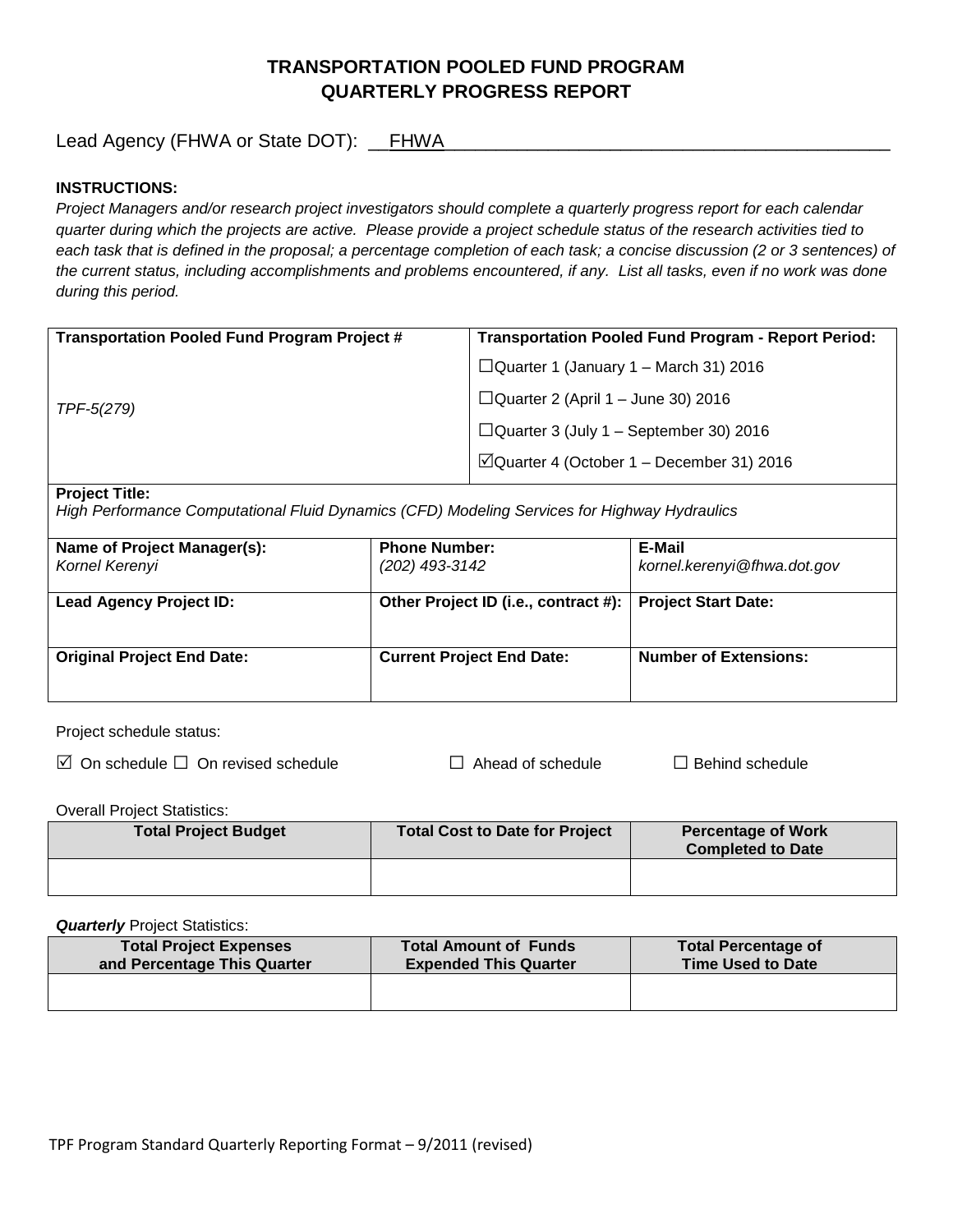## **Project Description**:

The Federal Highway Administration established an Inter-Agency Agreement (IAA) with the Department of Energy's (DOE) Argonne National Laboratory (ANL) Transportation Analysis Research Computing Center (TRACC) to get access and support for High Performance Computational Fluid Dynamics (CFD) modeling for highway hydraulics research conducted at the Turner-Fairbank Highway Research Center (TFHRC) Hydraulics Laboratory. TRACC was established in October 2006 to serve as a high-performance computing center for use by U.S. Department of Transportation (USDOT) research teams, including those from Argonne and their university partners. The objective of this cooperative project is to:

- Provide research and analysis for a variety of highway hydraulics projects managed or coordinated by State DOTs
- Provide and maintain a high performance Computational Fluid Dynamics (CFD) computing environment for application to highway hydraulics infrastructure and related projects
- Support and seek to broaden the use of CFD among State Department of Transportation employees.

The work includes:

- Computational Mechanics Research on a Variety of Projects: The TRACC scientific staff in the computational mechanics focus area will perform research, analysis, and parametric computations as required for projects managed or coordinated by State DOTs.
- Computational Mechanics Research Support: The TRACC support team consisting of highly qualified engineers in the CFD focus areas will provide guidance to users of CFD software on an as needed or periodic basis determined by the State DOTs.
- Computing Support: The TRACC team will use the TRACC clusters for work done on projects; The TRACC system administrator will maintain the clusters and work closely with the Argonne system administrator's community; The TRACC system administrator will also install the latest versions of the STAR-CCM+ CFD software and other software that may be required for accomplishing projects.

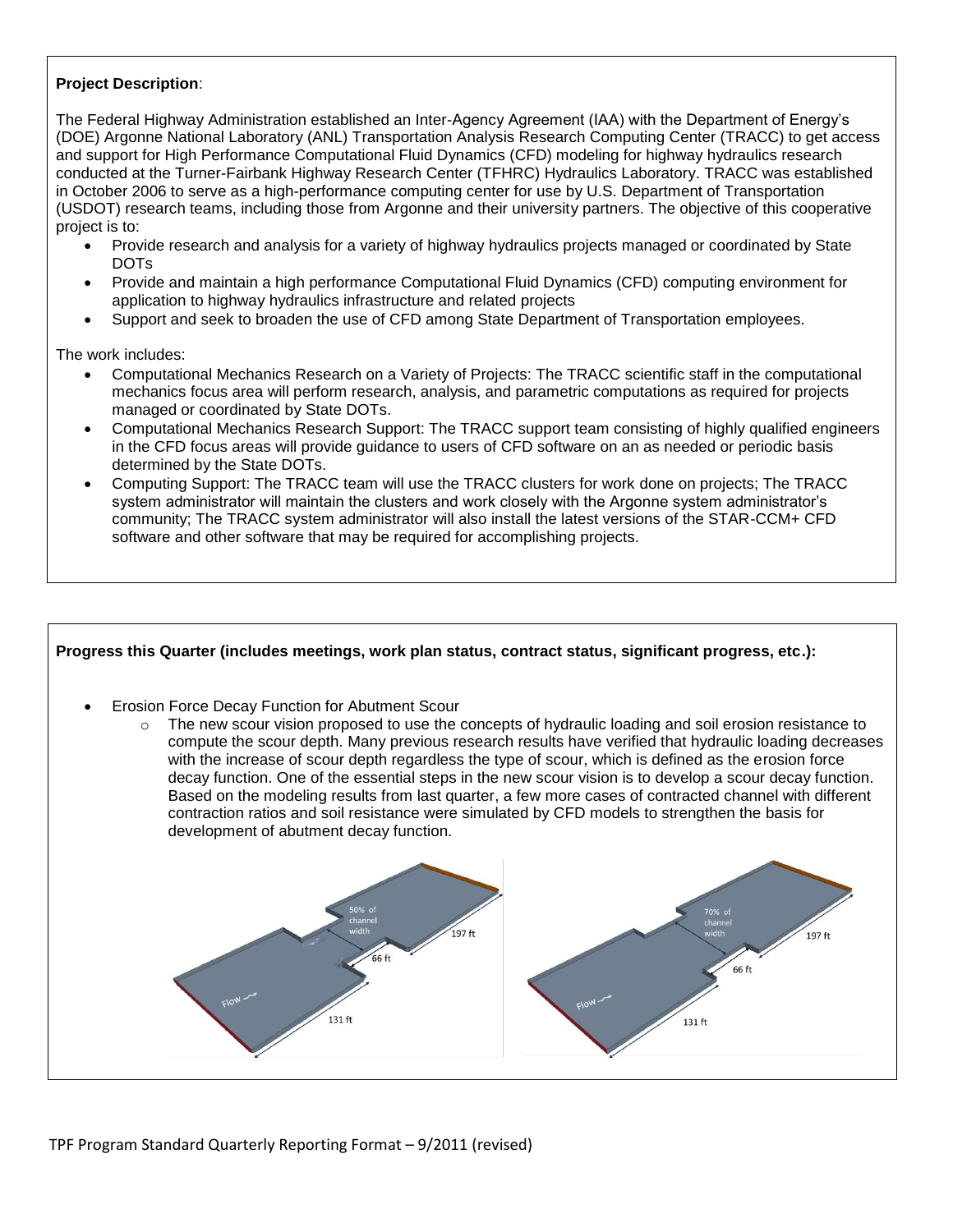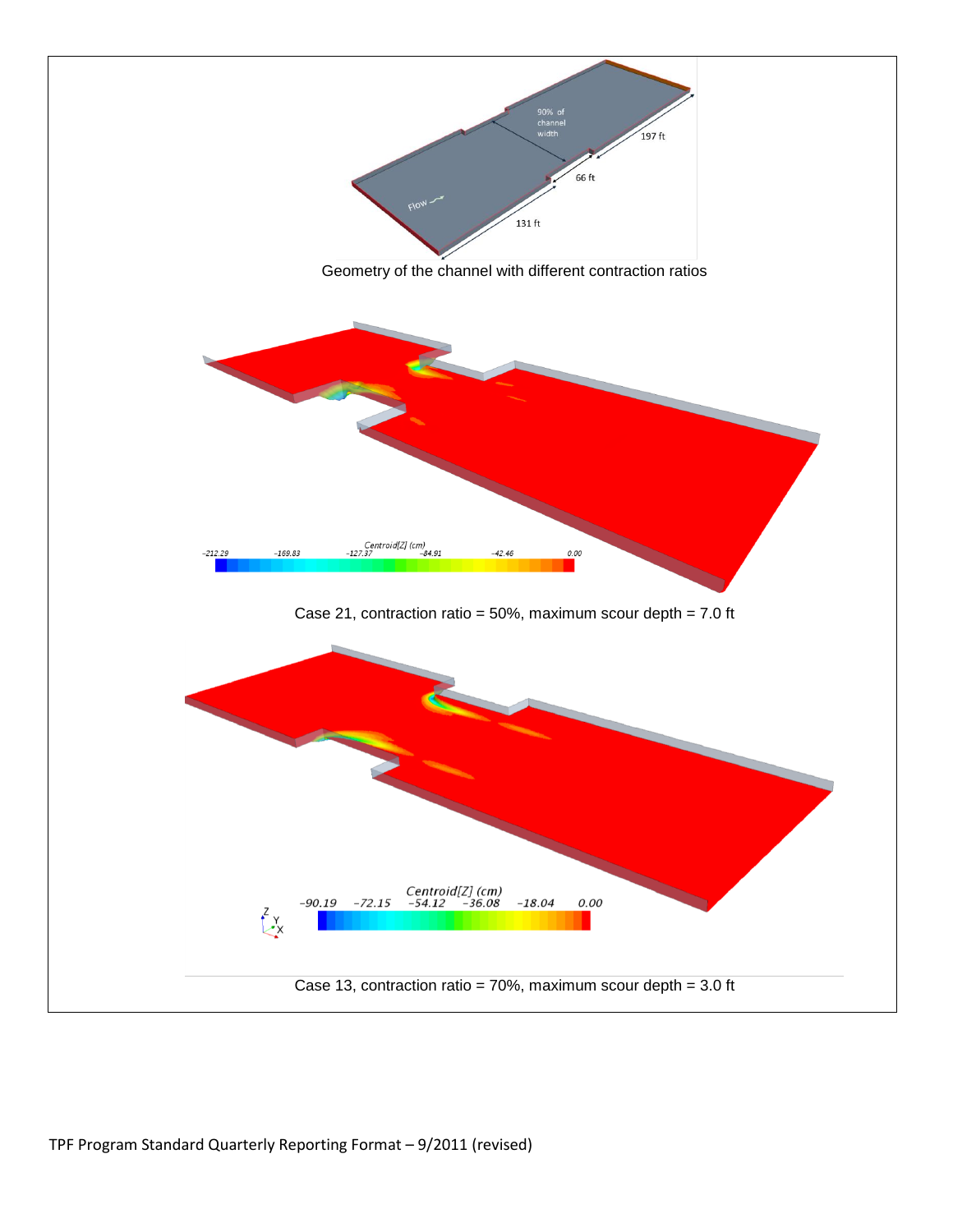

 More cases with different contraction ratios and additional cases for flow field under pressure scour will be studied to improve the abutment scour decay function by using CFD simulations.

# **Significant Results:**

 25 cases of contracted channels with different contraction ratios and soil resistance were simulated by CFD models to develop the erosion force decay function for abutment scour.

**Circumstance affecting project or budget. (Please describe any challenges encountered or anticipated that might affect the completion of the project within the time, scope and fiscal constraints set forth in the agreement, along with recommended solutions to those problems).**

None to report.

TPF Program Standard Quarterly Reporting Format – 9/2011 (revised)